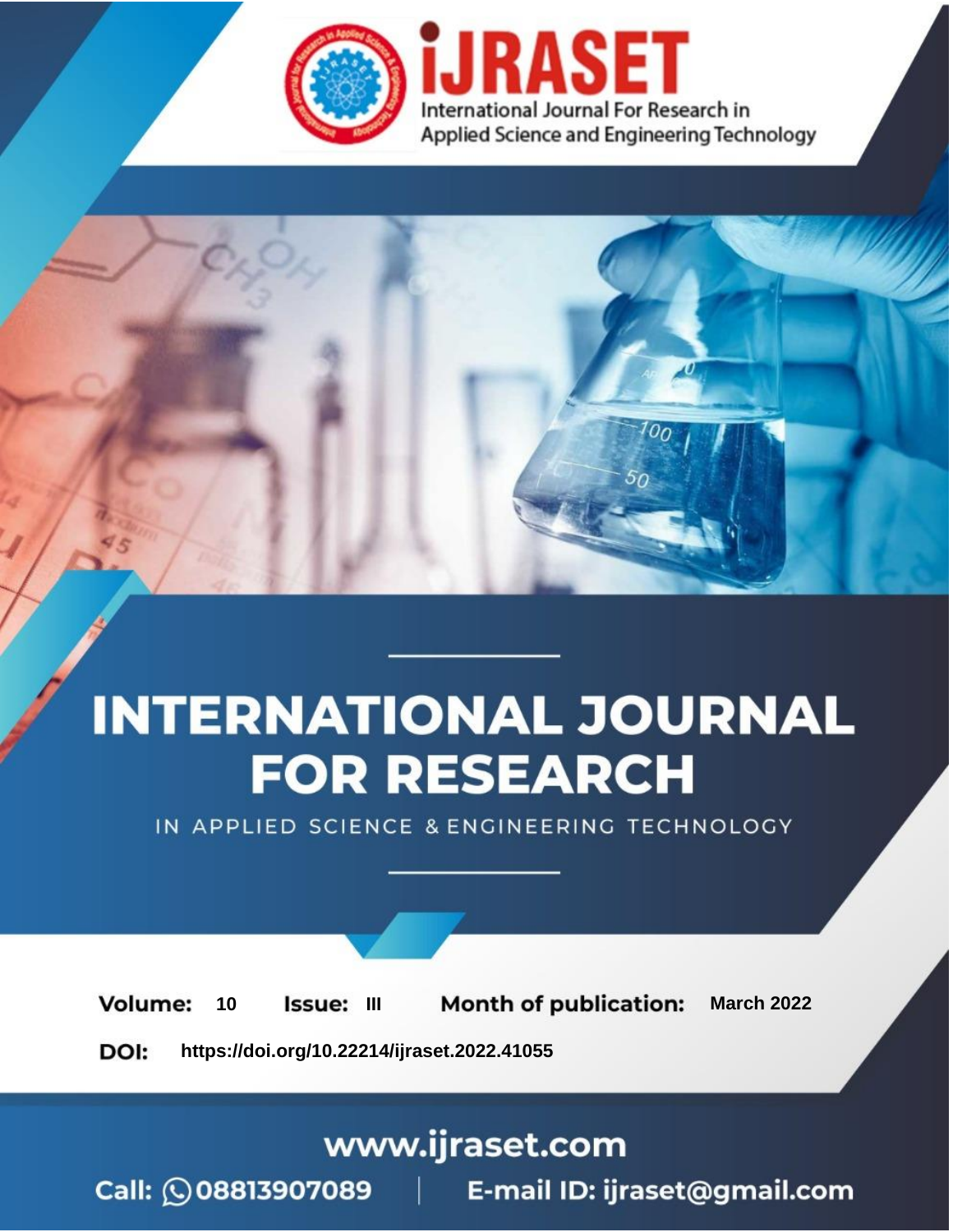

### **Endophytes Associated with Macrophyte**  *Ceratophyllum Demersum*

Nisy  $S^1$ , Vishnu N<sup>2</sup>, Megha M<sup>3</sup>, Amitha C<sup>4</sup>

*1, 2, 3, 4Department of Microbiology, Sree Narayana Guru College, K G Chavadi, Coimbatore, Tamilnadu, 641105*

*Abstract: Endophytes are microorganisms living inside plants which have various types of symbiotic relations and non-symbiotic relations with host plant. The endophytes reside inside a plant without any signs or symptoms in living tissues of their host. Plants without any endophytes are rare, bacteria and fungi have been seen residing inside plants. Endophytes inside fossilized tissues and stems of plants indicates this relationship started during the evolution or formation of higher plants. The Bacterial and fungal endophytes reach the plant tissues from the rhizosphere, phyllosphere or seed of the plant. Endophytes of Ceratophyllum demersum, were isolated by two methods. Endophytic bacteria and fungi were found to reside in the leaves of macrophyte Ceratophyllum demersum. Four fungal isolates and three bacterial isolates were obtained. Results indicates that fungal endophytes were predominant than bacterial endophytes in Ceratophyllum demersum. Keywords: Ceratophyllum demersum, Macrophytes, Endophytic Bacteria, Endophytic Fungi.*

#### **I. INTRODUCTION**

Endophytes are symbiotes which lives in internal tissues and organs of plants. Such relationships are mostly beneficial to both the host and endophytic organisms (Azevedo et al. 2000). They produce a wide range of compounds useful for plants for their growth, protection to environmental conditions, and sustainability and host plant give a good dwelling place for endophytes (Sturz and Atheron,1996); (Duijff et al., 1997) ; (Krishnamurthy and Gnanamanickam, 1997). *Ceratophyllum demersum* or hornwort is a dicotyledonous, submerged aquatic angiosperm belonging to the family Ceratophyllaceae (Thomas Abu,2017). Aquatic plants are very important in regulating various aspects of water such as maintaining water quality, managing nutrient load, absorbing nutrient mineral ions and also reducing sediment resuspension, such plants have symbiotic endophytes helping them in ways by overcoming abiotic stress by releasing bioactive secondary metabolites(G. A. Strobel, et al.2005). Relation between endophytes and hosts are complex and related to biotic and abiotic challenges, phytochemicals present in the host, these endophytes are influential for the growth of plants and have biological effects on their host (Bultman et al,1997).Endophytes are seen in different plant tissues such as stem, leaves, roots, xylem (Carroll GC.1988).Bacterial and fungal endophytes are most common fungal endophytes are present in all divisions of plants from herbs, shrubs, mosses and ferns to monocotyledons(O. Petrini et al.1986) .Endophytic bacteria colonize intercellular spaces than the intracellular spaces of host, they colonize in vascular tissues (A. Sessitsch et al.2002). Endophytes can help the plants to overcome pesticides and other environmental stress by producing secondary metabolites, those secondary metabolites could be used effectively as medicine, pesticides, for industrial applications. Plants which have phytoremediation capability has endophytes which help as bioremediating agents and could enhance plants capabilities and also growth of the plant, helps in phosphate solubilization and nitrogen fixation, producing plant growth promoting compounds. There is considerable increase of interest to develop such compounds by biotechnology (Robert P. Ryan et al.January 2008). Bioactive compounds, such as camptothecin, diosgenin, hypericin, paclitaxel, podophyllotoxin, and vinblastine, which have importance in agricultural and pharmaceutical fields are produced by endophytic fungi present in many plants. (Joseph and Priya, 2011; Zhao et al., 2011a). Secondary metabolites are excellent source of drugs for antiarthritic, antimicrobial, anticancer, antidiabetic, anti-insect and immunosuppressant activities (Jalgaonwala et al., 2011; Godstime et al., 2014). Medicinal plants and their endophytes are an important source of precious bioactive compounds and secondary metabolites that contribute to more than 80% of the natural drugs (Singh and Dubey, 2015). Study was carried out to isolate endophytic bacteria and fungi from perennial aquatic plant *Ceratophyllum demersum.*

#### *A. Sample collection*

#### **II. MATERIALS AND METHODS**

Plants were identified and procured from concrete fish pond at Chittur Palakkad, Kerala. It is cut and transferred to sterile plastic bags using gloves and transferred to college laboratory. 30 centimeters of these macrophytes were introduced in to 50 litre open mouthed plastic bucket with water after washing with deionized water. Plant was allowed to grow in shade for 10-15 days.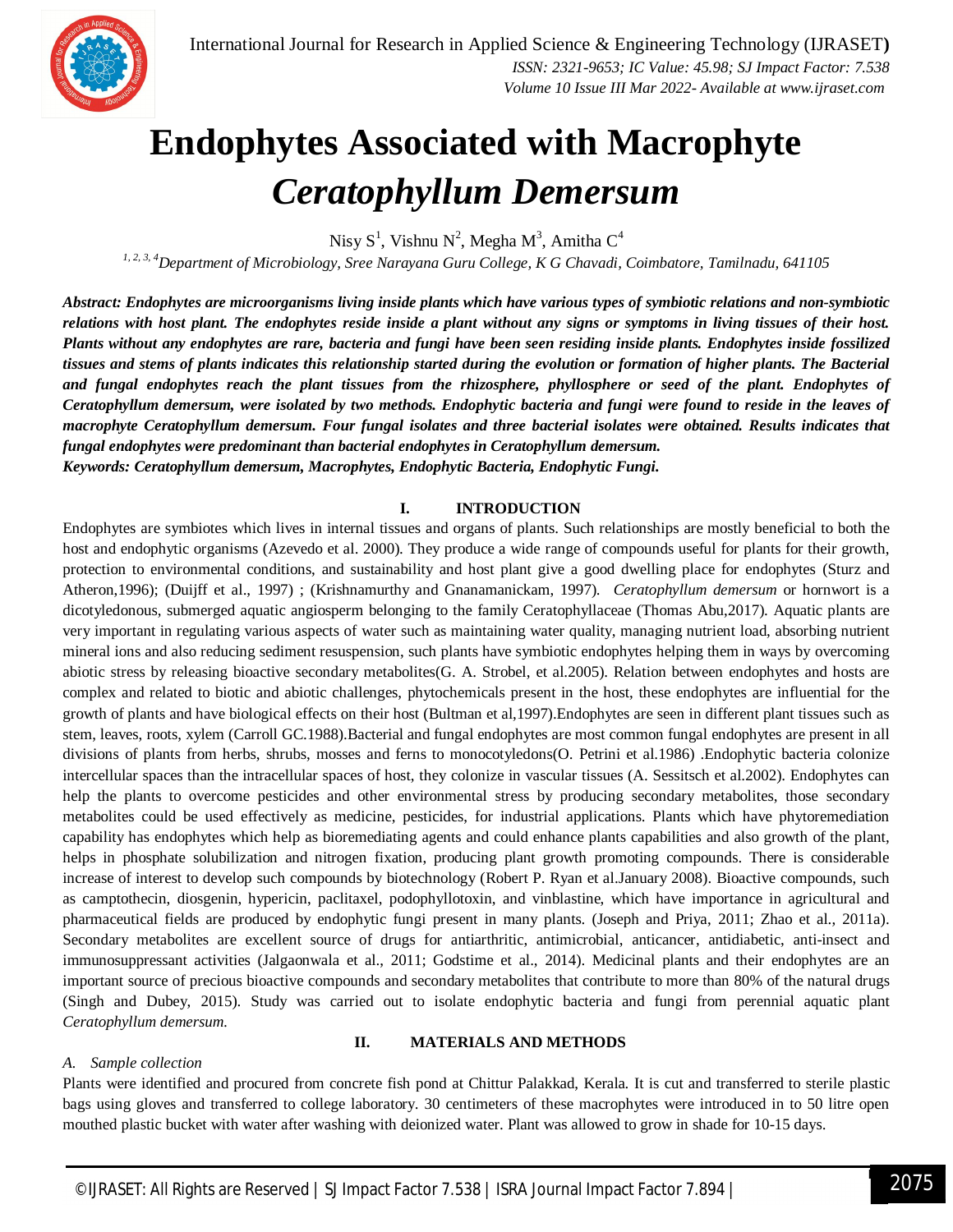

International Journal for Research in Applied Science & Engineering Technology (IJRASET**)**  *ISSN: 2321-9653; IC Value: 45.98; SJ Impact Factor: 7.538 Volume 10 Issue III Mar 2022- Available at www.ijraset.com*

#### *B. Isolation of endophytic Bacteria*

- *1) Method 1:* 6g of plant was collected and washed thoroughly with tap water and then with distilled water and placed in sterile petri dish. The sample was surface sterilized with distilled water for 5 minutes, then with a solution containing active chloride (w/v 4% added as NaOCl solution) for 3 minutes and 70% ethanol for 1 minute. It was then rinsed with sterile distilled water 6- 8 times. Plant slurries were prepared using mortar and pestle, plant as a whole was taken to make plant slurry which was then diluted with 10 ml of distilled water. The final diluted slurry (100 µl) was spread onto Luria-Bertani (LB) agar plates total of 3 plates with one kept as control with distilled water. (Bhore et al., 2010, Guo et al., 2010, Luo et al., 2011) and incubated at 28°C for 5 to 7 days.
- *2) Method 2:* Surface sterilized stem and leaf were aseptically placed on LB agar and then incubated at 28°C for 5 to 7 days (Bhore et al., 2010, Guo et al., 2010, Luo et al., 2011). The bacterial colonies obtained from these plates were selected and subcultures were prepared for purification. Colony morphology and microscopic examination was done for each bacterial isolate.
- *C. Isolation of Fungi*
- *1) Method 2:* The endophytic fungi were isolated by taking 5 to 6g of the sample, surface sterilized with distilled water for 5 minutes, then with a solution containing active chloride (w/v 4% added as NaOCl solution) for 3 minutes and 70% ethanol for 1 minute and then rinsed with sterile distilled water 6-8 times again. After washing the plant, plant slurries were prepared using mortar and pestle. Plant as a whole was taken to make plant slurry which was then diluted with 10 ml distilled water. The final diluted slurry (100 µl) was plated onto SDA a fungal media used for isolation of endophytic fungi. Media was supplemented with an antibiotic streptomycin(6mg/200ml) to inhibit any bacterial growth in the fungal media and then incubated at room temperature for 5 to 7 days.
- *2) Method 2:* Surface sterilized leaf and stem were aseptically placed in the SDA media and then incubated at room temperature for 5 to 7 days. After incubation each plate were assessed for colony morphology and pure cultures were grown on PDA agar plates, after purification colony morphology and microscopic examination using LPCB technique was done for each fungal isolate.

#### **III. RESULTS**

In the LB agar with plant slurry, only 2 bacterial colonies were observed, both having 2 different colony morphology. One mucoid white colony and another white powdery irregular colony. 3 colonies were observed around the leaf placed on LB agar media. With 2 different colony morphology one white colony and another powdery raised white colony.

In SDA plate with plant slurry,2 colonies were observed. One white cottony colony which on further incubation turned pink and another white raised colony with green color in middle. Out of 4 colony, 3 were having different colony morphology. Cottony white colonies around the leaf were seen propagating. Green colonies starting from the stem placed on SDA media and white small button colonies are obtained.

From the above results, we have confirmed the presence of endophytic microorganisms in macrophyte *Ceratophyllum demersum.*  Both bacteria and fungi were present which is confirmed with the colony morphology. In our study,we isolated 2 different endophytic bacteria and 3 different endophytic fungi from *Ceratophyllum demersum.* Fungi was found to be predominant and there might be an association between the bacteria fungi and plant which will be involved in symbiotic association.

| S1No | Organism | Isolate no.      | Colony Morphology                                        | with<br>Number of<br>Colonies |
|------|----------|------------------|----------------------------------------------------------|-------------------------------|
|      |          |                  |                                                          |                               |
|      |          |                  |                                                          | different morphology          |
|      | Bacteria | CSB1             | Mucoid white colonies                                    |                               |
|      | Bacteria | CSB2             | White powdery irregular colonies                         |                               |
| 3    | Bacteria | CLB1             | White colonies                                           |                               |
| 4    | Bacteria | CLB <sub>2</sub> | Powdery raised white colonies                            |                               |
| 5    | Bacteria | CLB <sub>3</sub> | Mucoid white colonies                                    |                               |
| 6    | Fungi    | CSF1             | White cottony colonies on further incubation turned pink |                               |
|      | Fungi    | CSE2             | White raised colonies with green color in the center     |                               |
| 8    | Fungi    | CLF1             | White cottony colonies on further incubation turned pink |                               |
| 9    | Fungi    | CLF <sub>2</sub> | White raised colonies with green color in the center     |                               |
| 10   | Fungi    | CLF3             | small button like white colony                           |                               |
| 11   | Fungi    | CLF4             | white small colony                                       |                               |

Table:1 Details of Colony Morphology of Endophytic Bacteria and Fungi Isolated from *Ceratophylum demersum*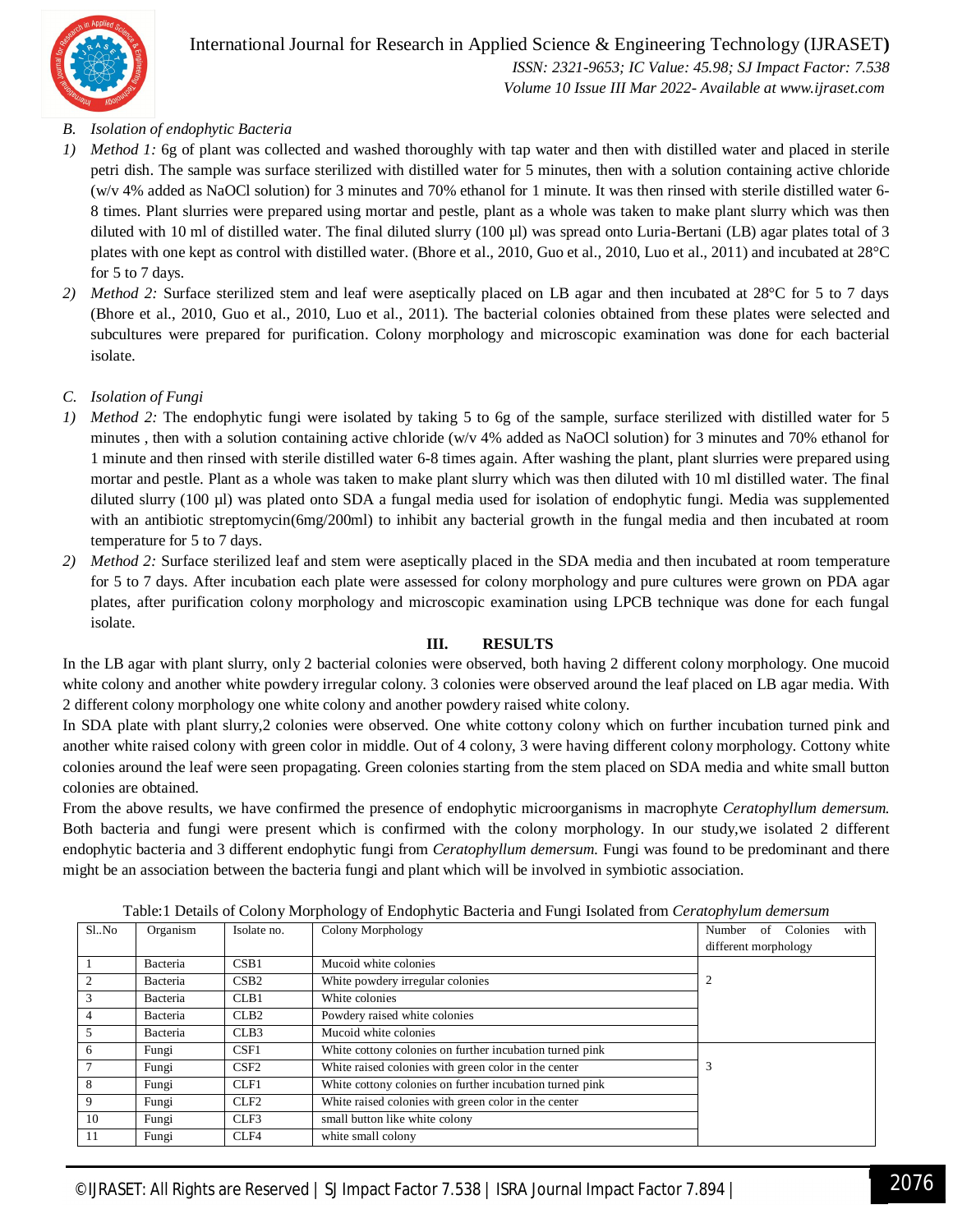

International Journal for Research in Applied Science & Engineering Technology (IJRASET**)**  *ISSN: 2321-9653; IC Value: 45.98; SJ Impact Factor: 7.538 Volume 10 Issue III Mar 2022- Available at www.ijraset.com*



Fig. 1 Bacterial isolate from *Ceratophyllum demersum*



Fig. 1 Fungal isolate from *Ceratophyllum demersum.*

#### **IV. DISCUSSION**

Endophytes are organisms vastly present inside almost all variety of plants and have a symbiotic relation with the host. Endophytes perform many roles in host (Zhang, et al). Endophytes makes the plant healthier by producing phytohormones such as indole-3 acetic acid (IAA), cytokines, and other plant growth-promoting substances. Endophytes can enhance the host's absorption of nutritional elements such as nitrogen (V. M. Reis et al,2000) (P. C. Lyons,1990) and phosphorous (L.D.Guo et al,2000) ( L. Gasoni et al,1997). Bioactive secondary metabolites and other chemicals produced by endophytes protect the plant from herbivores and pathogens. Secondary metabolites such as alkaloids have the ability to poison herbivorous hence keeping such herbivores away (H. H. Wilkinson et al,2000). Another role of endophytes is ecological where the plants ecology is modified and shaped (R. J. Ganley et al,2004). Endophytes helps in thermotolerance capacity of plant in geothermal soils (R. J. Ganley, et al.,2002), reshaping biodiverse community and such interactions have great importance in shaping plant biodiversity. Some endophytes of aquatic plants have the ability to degrade pesticides from water and also phosphate solubilization. Studies have been conducted to understand the role of bacterial and fungal endophytes of aquatic plants for bioremediation. Very little studies are conducted using the combination of aquatic plants as phyto remediating agents along with bioremediating endophytes (Ryan et al., 2008, McGuinness & Dowling 2009, Weyens et al. 2009). *Ceratophyllum demersum,* a submerged aquatic plant is associated with both fungal as well as bacterial endophytes. Detailed studies are required to understand the relationship between the different endophytes and host plant and its potential to be used as bioremediating agents and understanding further about aquatic plants and its endophytes.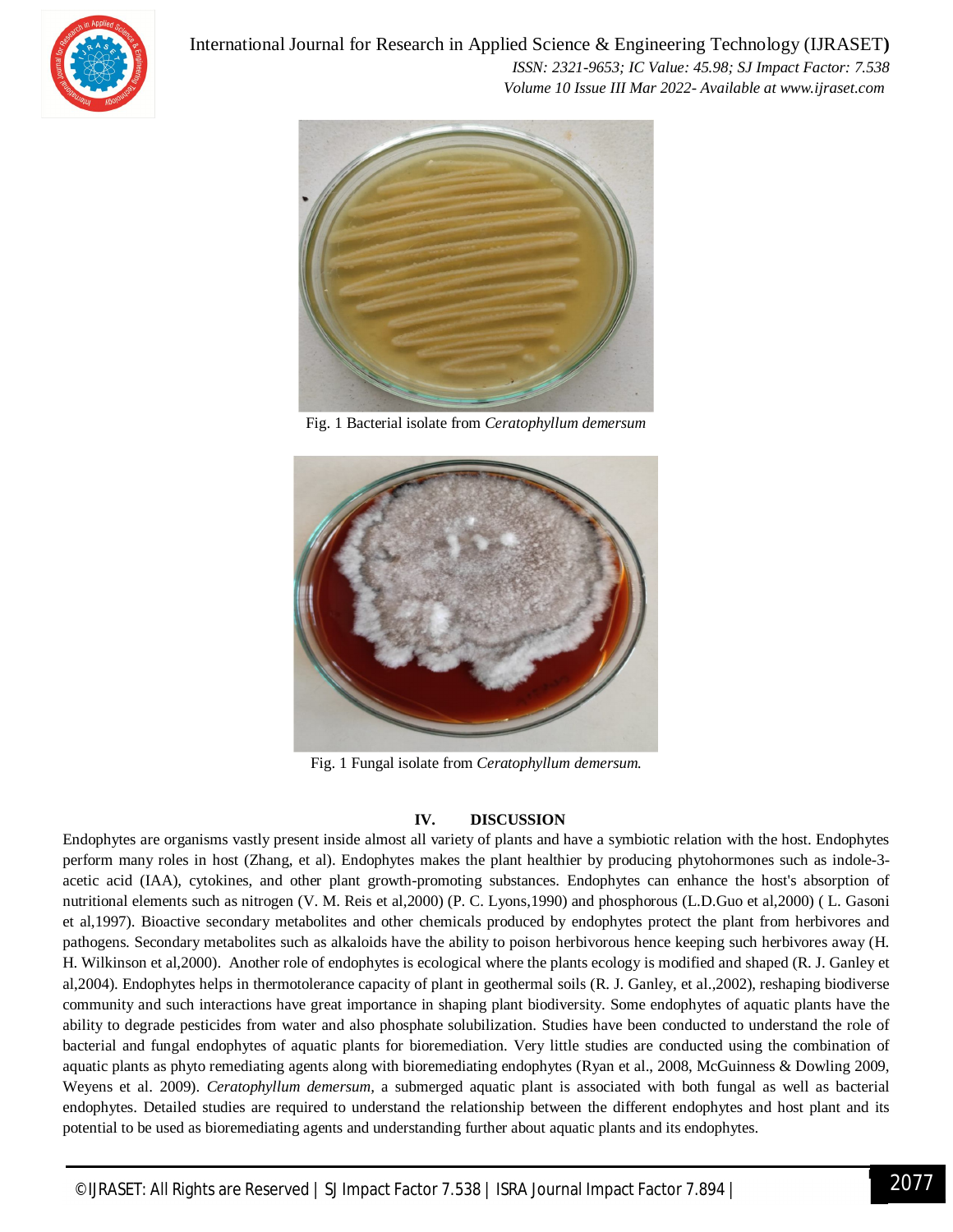International Journal for Research in Applied Science & Engineering Technology (IJRASET**)**



 *ISSN: 2321-9653; IC Value: 45.98; SJ Impact Factor: 7.538*

 *Volume 10 Issue III Mar 2022- Available at www.ijraset.com*

#### **REFERENCES**

- [1] A. Sessitsch, B. Reiter, U. Pfeifer and E. Wilhelm, FEMS Microbiol.Ecol., 2002, 39, 23.
- [2] A.V.Sturz and B.R.Christie , Endophytic bacteria of red clover as agents of allelopathic clover-maize syndromes(1999) Soil Biology and Biochemistry, Volume 28, Issues 4–5, April–May 1996, Pages 583-588.
- [3] Bhore SJ, Ravichantar N, Loh CY (2010) Screening of endophytic bacteria isolated from leaves of Sambung Nyawa [Gynura procumbens (Lour.) Merr.] for cytokinin-like compounds. Bioinformation 5:191−197.
- [4] Bultman TL, Borowicz KL, Schneble RM, Coudron TA, Bush LP. 1997. Effect of a fungal endophyte on the growth and survival of two Euplectrus parasitoids. Oikos 78:170–76
- [5] Bultman TL, Ganey DT. 1995. Induced resistance to fall armyworm (Lepidoptera: Noctuidae) mediated by a fungal endophyte. Environ. Entomol. 24: 1196– 200
- [6] Carroll GC. 1988. Fungal endophytes in stems and leaves: from latent pathogen to mutualistic symbiont. Ecology 69:2–9
- [7] Duijff BJ, Gianinazzi-Pearsonand V & Lemanceau P (1997) Involvement of the outer membrane lipopolysaccharides in the endophytic colonization of tomato roots by biocontrol Pseudomonas fluorescens strain WCS417r. New Phytol 135: 325–334
- [8] G. A. Strobel, B. Daisy, U. Castillo and J. Harper, J. Nat. Prod., 2004,67, 257.
- [9] Guo H, Luo S, Chen L, Xiao X and others (2010) Bioremediation of heavy metals by growing hyperaccumulator endophytic bacterium Bacillus sp. L14. Bioresour Technol 101:8599−8605.
- [10] H. H. Wilkinson, M. R. Siegel, J. D. Blankenship, A. C. Mallory, L. P. Bush and C. L. Schardl, Mol. Plant–Microbe Interact., 2000, 13, 1027. 123
- [11] H. W. Zhang, Y. C. Song and R. X. Tan, Nat. Prod. Rep., 2006, 23, 753
- [12] Jalgaonwala, R. E., Mohite, B. V., and Mahajan, R. T. (2011). Natural products from plant associated endophytic fungi. J. Microbiol. Biotechnol. Res. 1, 21–32
- [13] Joao Lucio Azevedo, Walter Maccheroni, Jose Odair Pereira, Welington Luiz Araújo (2000) Endophytic microorganisms: A review on insect control and recent advances on tropical plants, Electronic Journal of Biotechnology , 3,(1), 40 -65
- [14] Joseph, B., and Priya, R. M. (2011). Bioactive compounds from endophytes and their potential in pharmaceutical effect: a review. Am. J. Biochem. Mol. Bio. 1, 291–309. doi: 10.3923/ajbmb.2011.291.309.
- [15] K. Braun, J. Romero, C. Liddell and R. Creamer, Mycol. Res., 2003, 107, 980
- [16] Krishnamurthy K & Gnanamanickam SS (1997) Biological control of sheath blight of rice: induction of systemic resistance in rice by plant-associated Pseudomonas spp. Curr Sci 72: 331–334.
- [17] L. D Guo, K. D. Hyde and E. C. Y. Liew, New Phytol., 2000, 147, 617.
- [18] L. Gasoni and B. S. Gurfinkel, Mycol. Res., 1997, 101, 867.
- [19] Luo S, Wan Y, Xiao X, Guo H and others (2011) Isolation and characterization of endophytic bacterium LRE07 from cadmium hyperaccumulator Solanum nigrum L. and its potential for remediation. Appl Microbiol Biotechnol 89:1637−1644.
- [20] O. Petrini, in Microbial Ecology of Leaves, ed. J. H. Andrews and S. S. Hirano, Springer, New York, 1991, p. 499.
- [21] P. C. Lyons, Plant Physiol., 1990, 92, 726.
- [22] R. J. Ganley, S. J. Brunsfeld and G. Newcombe, Proc. Natl. Acad. Sci. U. S. A., 2004, 101, 10107
- [23] Robert P. Ryan, Kieran Germaine, Ashley Franks, David J. Ryan, David N. Dowling, Bacterial endophytes: recent developments and applications, FEMS Microbiology Letters, Volume 278, Issue 1, January 2008.
- [24] Singh, R., and Dubey, A. K. (2015). Endophytic actinomycetes as emerging source for therapeutic compounds. Indo Global J. Pharm. Sci. 5, 106–116
- [25] Thomas Abu (2017) A Review: Aquatic Macrophyte Ceratophyllumdemersum L. (Ceratophyllaceae): Plant Profile, Phytochemistry and Medicinal Properties. International Journal of Science and Research (IJSR) Volume 6 Issue 7, July 2017, pp 394-399
- [26] V. M. Reis, J. I. Baldani, V. L. D. Baldani and J. Dobereiner, Crit. Rev. Plant Sci., 2000, 19, 227.